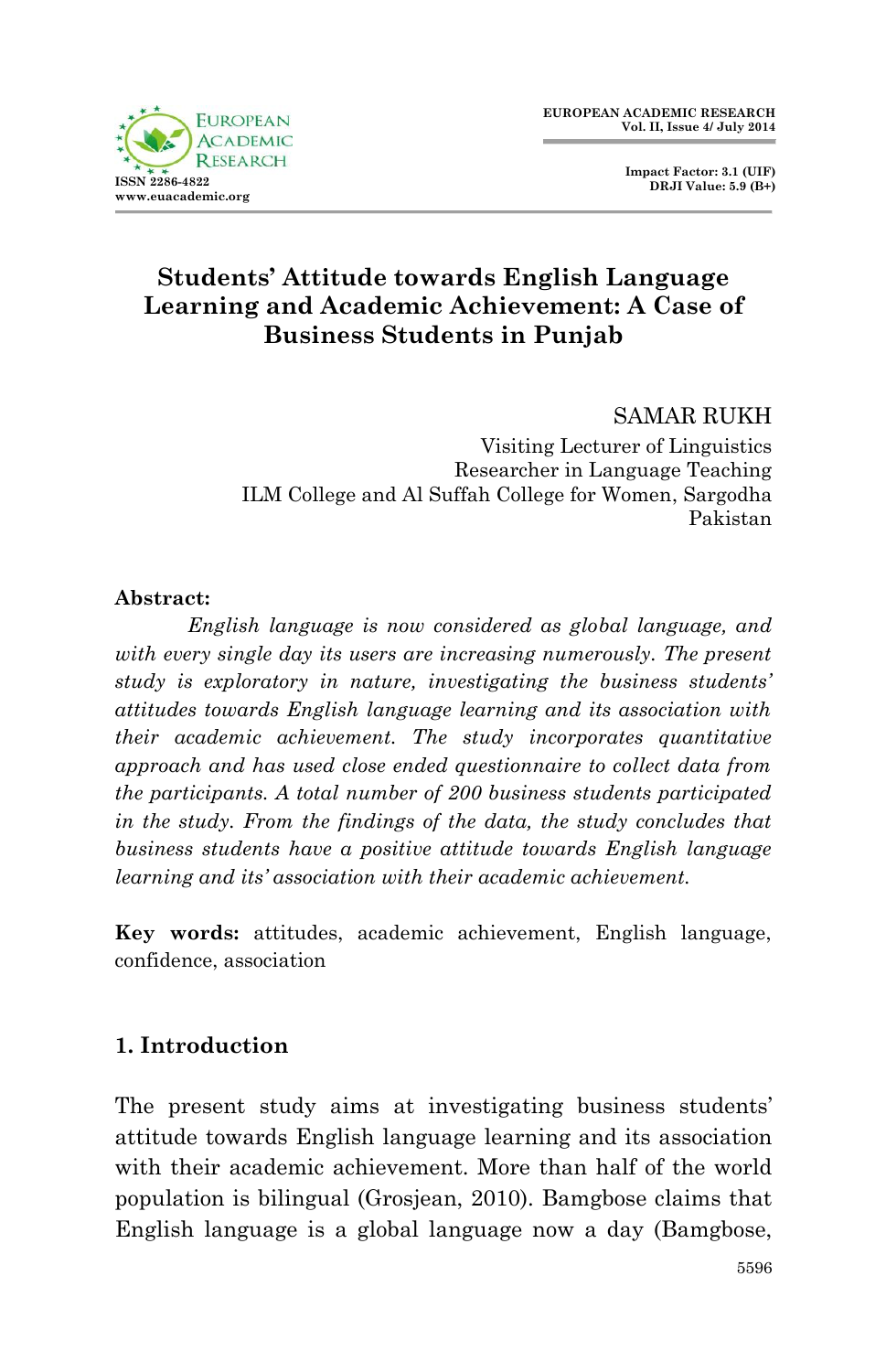2001) . According to David Crystal, there are about 430 million non-native English speakers, whereas native speakers are 330 million, excluding those who are learning English language (Crystal, 2003). Bottery, claims that globalization is mostly associated with English Language supremacy (Bottery, 2000). As English is becoming more and more global language, it's becoming more and more associated with academic achievements for the students in any field. The present study is an investigation of business students' attitude towards English learning. Attitude is one of the key elements for learning a language (Karahan, 2007), (Starks, D., & Paltridge, B., 1996).Attitude is a variable thing and it can be changed governing to many external as well internal personality factors of a person. After the British left India, even than people of the sub-continent and particularly in Pakistan do not want to study English as they considered English language learning as a mark of slavery. But this attitude about English language learning is now changed as English has acquired a status of global language (Bamgbose, 2001). The present study is an attempt to find out business students' attitudes towards English language learning and its' association with their academic achievement. Business students need more command on English language as compared to other disciplines as their nature of job demands more interaction globally.

## **2. Literature Review**

## **2.1 Attitude**

The very term attitude is a fishy one. Different scholars have tried to define it differently, and yet we do not have a single agreed upon definition of attitude. Gardner Proposed that attitude is the overall feelings of a person towards any particular thing (Gardner, 1980). Ajzan claimed that attitude of a person is positive or of negative attributes to anything (Ajzan, 1988). Baker defined attitudes as a person persistent way of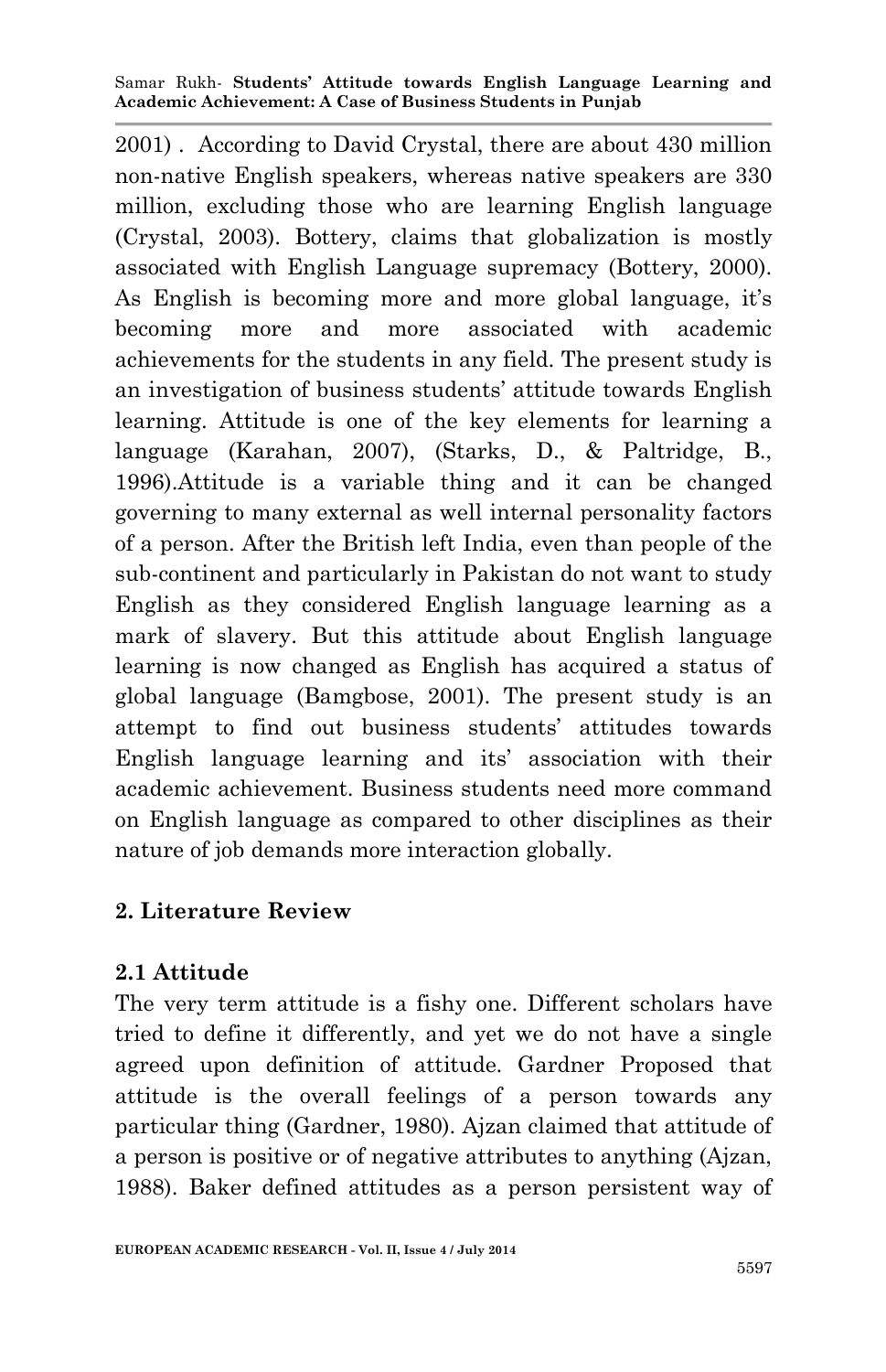behaving in particular way (Baker, 1992). Gardner proposed that attitude is an important element in language learning (Gardner, 1985) Wenden gives a new dimension to attitude concept by dividing into three elements, namely: cognitive, evaluative and behavioral which all works together (Wenden, 1991).Bernat and Gvozdenko while discussing social factors upon language learning, place attitude with them for having its effect on language learning (Bernat, E. and Gvozdenko, I, 2005). Csizer and Donyei draw same conclusion in their research and place attitude at an important position for language learning (Csizer, K and Dornyei, Z, 2005).

## **2.2 Related Studies**

Studies upon attitudes related to language learning got much attention after Gardner influential work in 1985 (Gardner, 1985), and there is a bulk of work on attitudes of people regarding different languages and language learning, (Benson, 1991) (Balcazar, 2003), (Malallah, 2000) , (Marley, 2004), (Al-Kahtany, 1995), (Assaf, 2001), (Dalton-Puffer, C and Kaltenbock, G, 1995) (Gibb, 1999), (Karstadt, 2002), (Starks, D., & Paltridge, B., 1996), (Villa, 2002).

In Pakistan, English normally has a status of second language in most of the official work, and there is sufficient research particularly exploring the attitudes of learners towards ESL and EFL context. (Pritchard, M & Nasr, A, 2004), (Joseba, 2005) (Venkatraman, G., & Prema, P, 2007) through their studies show the positive aspects of attitudes for language learning and higher academic achievement. Attitudes, English learning and academic achievement is studied in relation with other aspects as well. Levine tried to established relationship between first language usage anxiety with respect to second language learning (Levine, 2003). Yang and Lau studied attitudes of learners towards English at secondary (Yang, 2003). Graham pays particular attention to attitude with respect to achievement and language learning (Graham, 2004).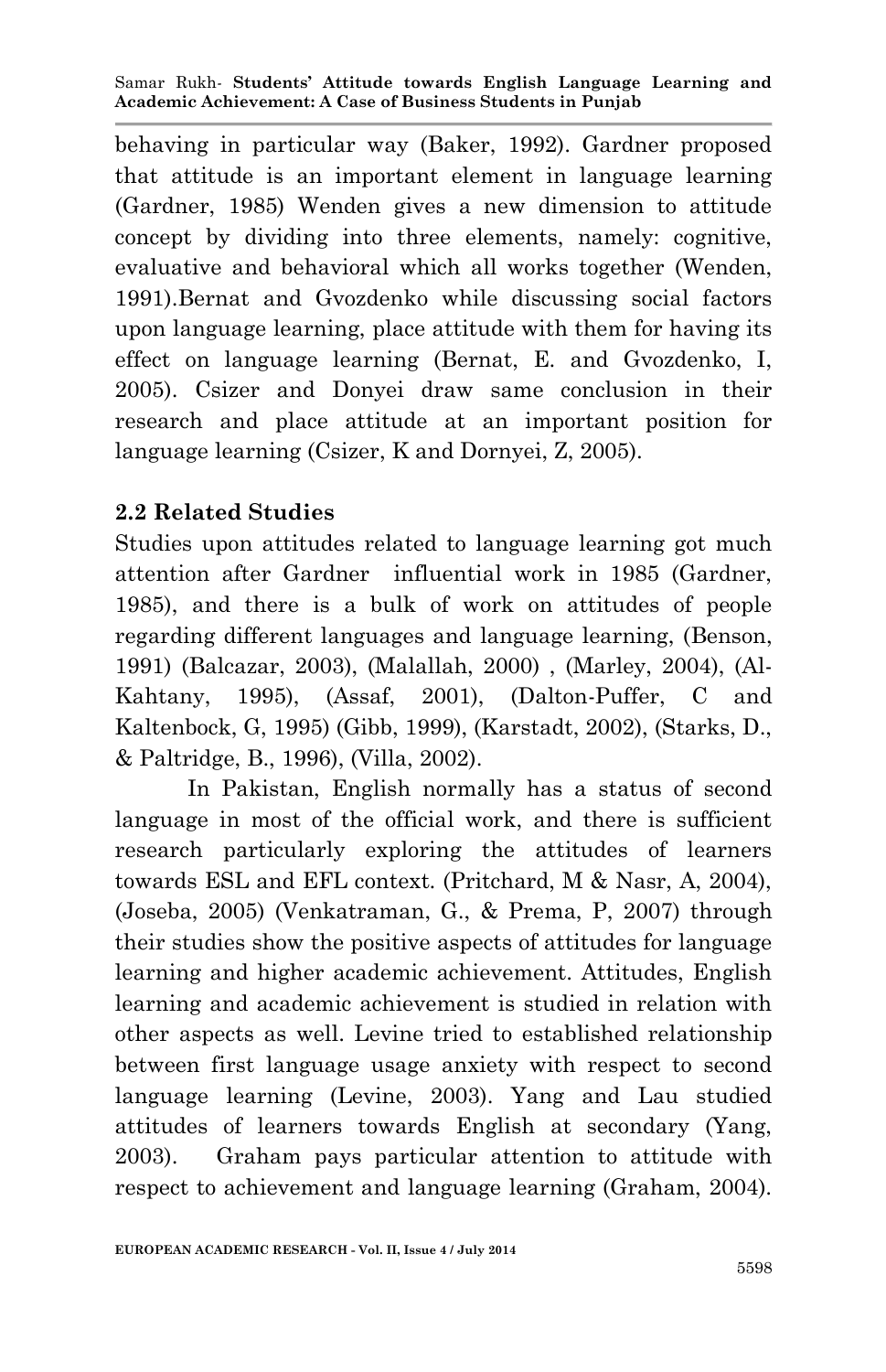Karahan while investigating Turkish students' attitudes towards English concludes that social factors as well as economic needs greatly affect the attitudes of the students for learning English Language. At the beginning, Turkish learners do not have a positive attitudes for English learning, but in adulthood, when they become more aware of the economic and global needs of English, they becomes more motivated in learning English. So, attitudes can vary due to social and economic factors. Atef and Munir investigate relationship between role of motivation and attitudes to learn English among petroleum students and conclude that students have a positive attitude towards English Learning. (Atef Al-Tamimi & Munir Shuib, 2009) . The present study focuses on relationship between English learning and academic achievement of the business student.

## **3. Research Design**

The present research is exploratory in nature and quantitative approach is employed to get empirical evidence of business students' attitude towards English language learning and its association with their academic achievement.

## **3.1 Research Questions**

The study while focusing on attitudes of the business students towards English language learning and its' association with their academic achievement intends to answer the following research questions:

**Q.** What is the business students' attitude towards English language learning?

**Q.** What is the relationship between their English language learning and its' association with their academic achievement?

### **3.2 Hypothesis**

The study hypothesis is: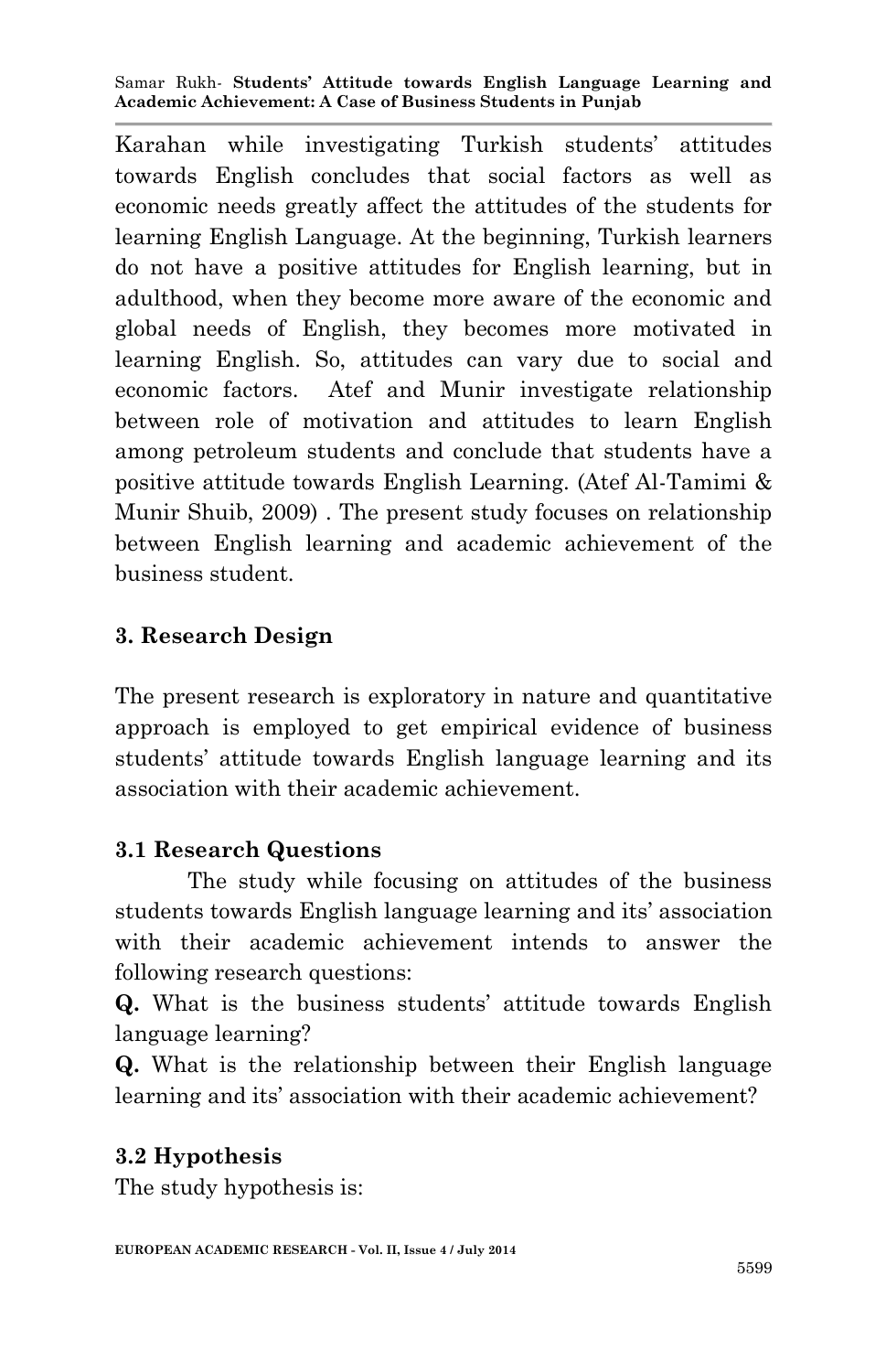**H:** There is a positive attitude among business students regarding English Language learning and its' association with their academic achievement.

### **3.3 Population**

Population for the present study is all business students of MBA in their Final Semester/ year in Province, Punjab, Pakistan. The rational for selecting final semester/year students is that, they are almost ready to get complete their postgraduate degree, so they will be in a better position to give authentic data for the study.

### **3.4 Sample**

Out of the whole population, a total 200 hundred participants were selected, using convenient sampling technique, from four districts of Province Punjab. The districts from where data was collected are: Sargodha, Lahore, Multan and D.I. Khan.

The districts were selected keeping in mind to cover up maximum population of the study. From each district, 50 participants were selected, and out of these, 25 from public sector and 25 from private sector were selected. Moreover, gender discrimination is not being used in the present study.

## **3.5 Data collection Tool**

A close ended 3-point Likert scale questionnaire is used to collect data from the participants of the study. As questionnaires are more expedient in language learning research, keeping in view: the time, space and resources of the researcher (Dörnyei, 2003).

## **3.6 Questionnaire**

The questionnaire for measuring business students is adoptive and items were selected from three survey instruments used by (Atef Al-Tamimi & Munir Shuib, 2009), (Karahan, 2007) and (Mohamad Jafre Zainol Abidin,Majid Pour-Mohammadi, Hanan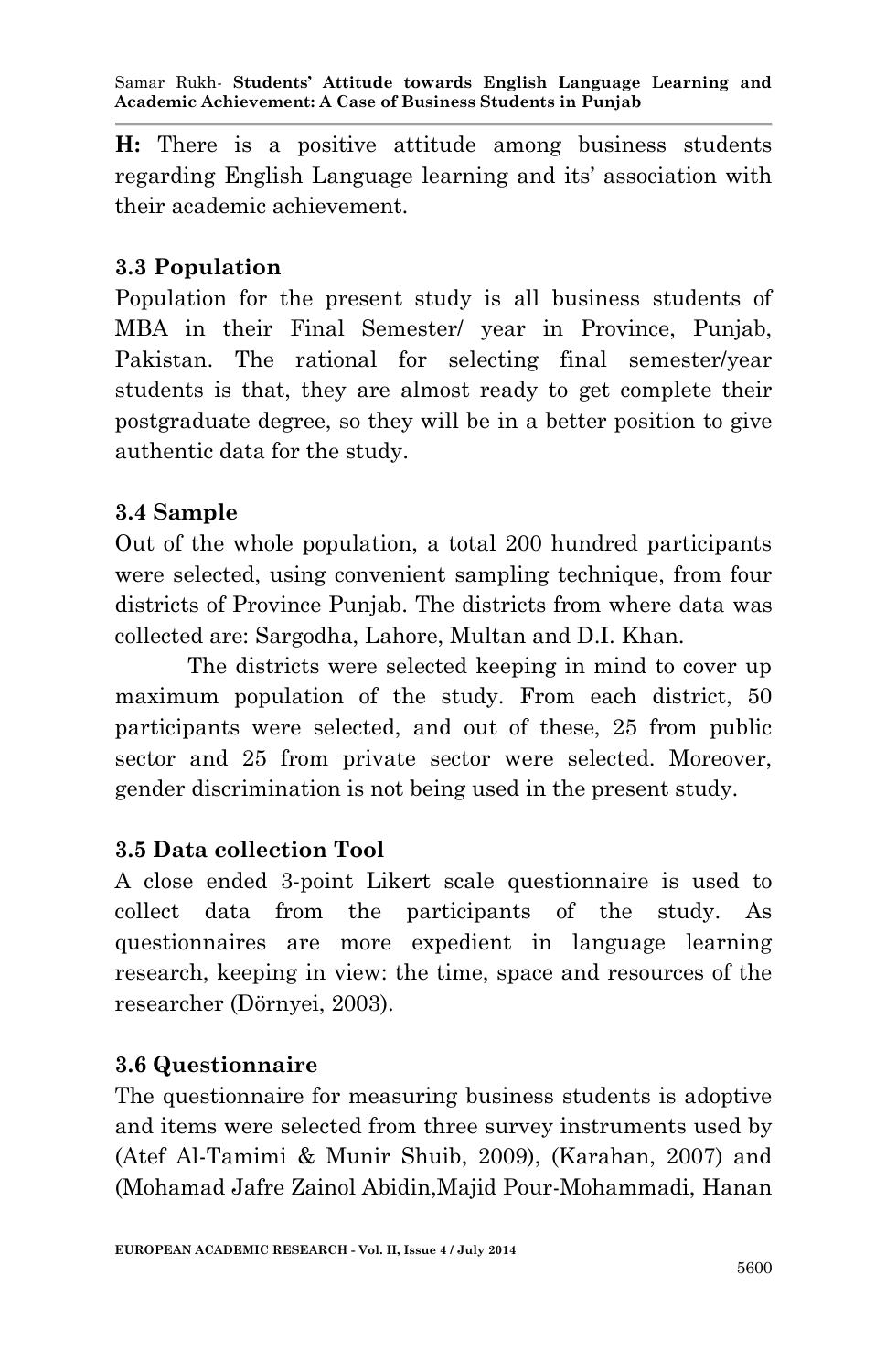Alzwari, , 2012). Questionnaire items were selected from these surveys and modified to meet present study necessities and context. A total 10 items are used to measure business students' attitude about English language learning and its' association with their academic achievement. Out these, first five items measure students' attitudes towards English language learning, whereas the next five items measure association between English language learning and their academic achievement. Questionnaire scale range is *agree, disagree, neutral.* See appendix 1. Questionnaire consists of two parts:

**A:** Biographical/ Educational information of the respondents and instruction for filling out the questionnaire.

**B:** Respondents attitude towards English language learning and its association with their academic achievement consisting of 10 items.

# **4. Results**

# **4.1 Data collection**

The data is being collected by the researcher himself from all the participants, monitoring and guiding the participants for correct filling of the questionnaire. Participants were selected from Public as well as Private sector universities, so as to represent both sectors equally. A total number of 200 students participated in the present study. The study does not utilize gender base discrimination as well and both male/female genders have equal value in the study. After collection of the data SPSS (Statistical Package for the Social Sciences) is being utilized to interpret the data, after interpretation of data, its frequencies were also measured. For the present study, graphic presentation of the results of the findings is incorporated. First 5 graphs show business students' attitudes towards English language learning, and rest of the 5 graphs represent their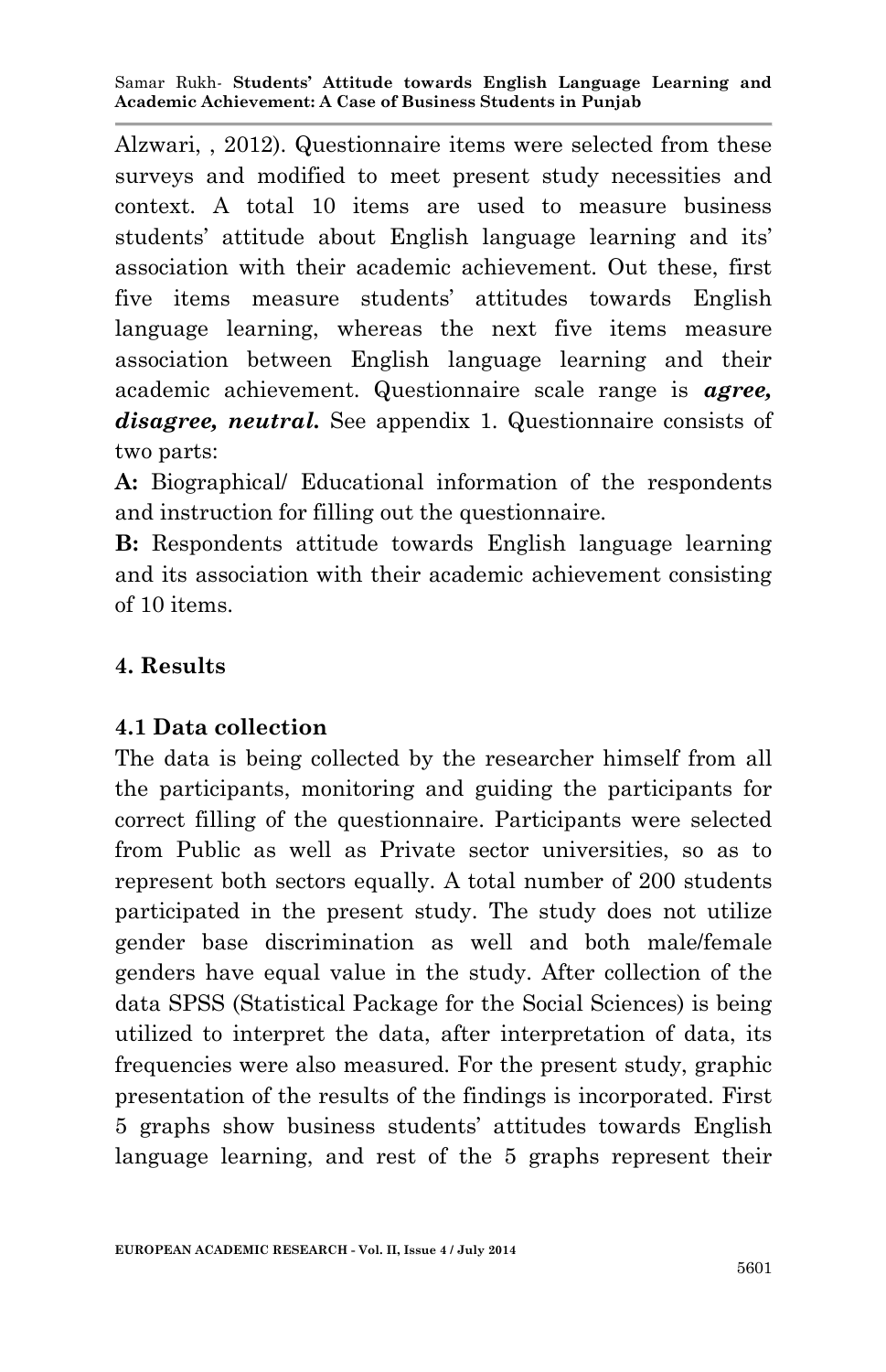attitude towards English language learning's association with their academic achievement.



# **4.2 Graphic Presentation of Study Findings**

**Graph 1.**

Graph 1 shows that 83% of the participants were agreed to notion that they feel proud while studying English, 8% disagreed to this very notion whereas 9% of the participants remain neutral.



**Graph 2.**

Graph 2 depicts that 77% of the respondent were of the view that they feel excited while using English in communication, 13% disagree to this notion, and 10% remain neutral about this.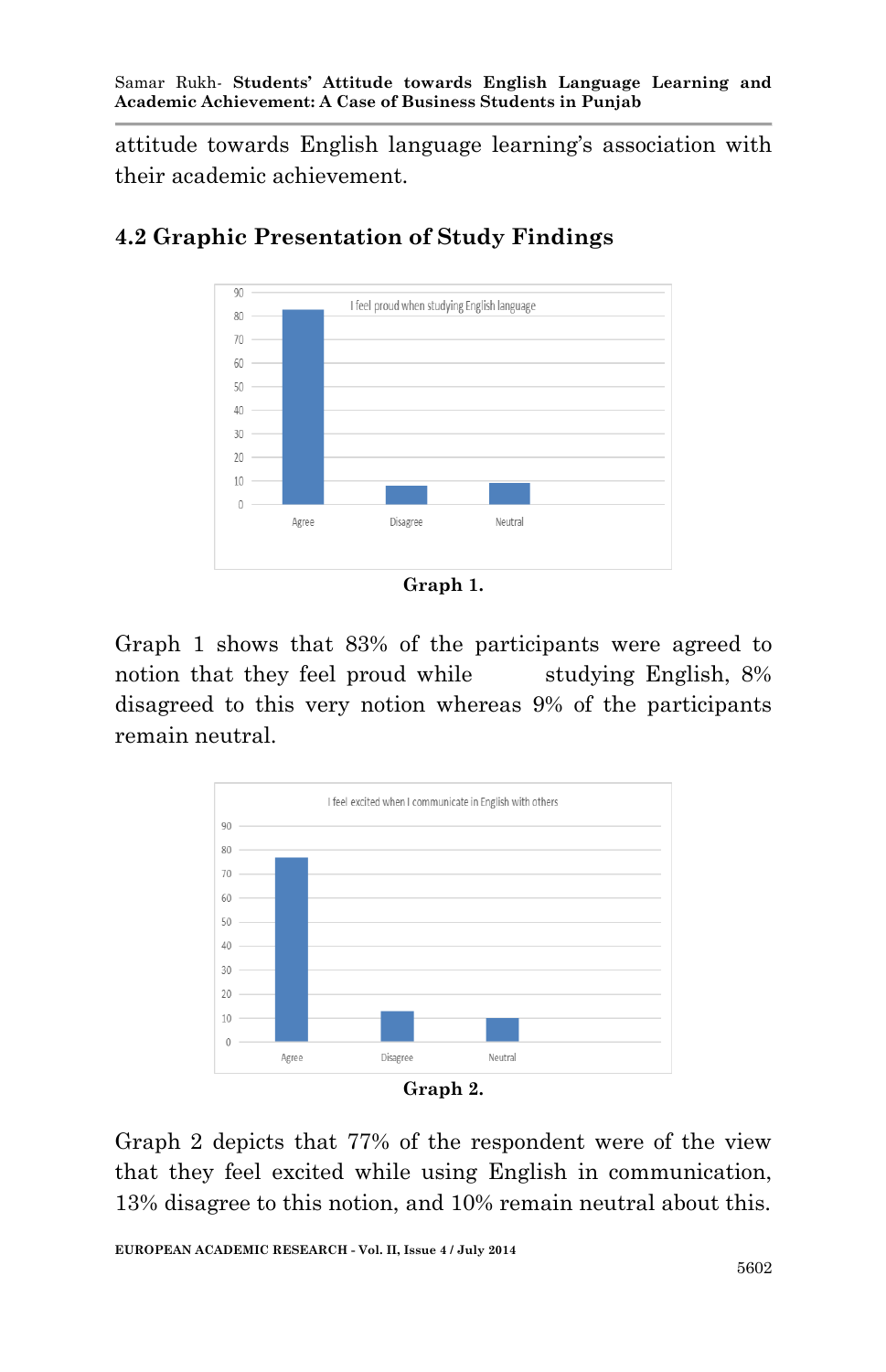

**Graph 3.**

Graph 3 illustrate that 68% of the participants think that studying English enhance their overall knowledge learning , 17% disagree to this and 15% have a neutral attitude towards this notion.



Graph depicts participants' attitude towards English language learning. 89% of the respondents want to study English more in the future, whereas 4% disagree to this, and 7% of the participants have a neutral attitude about this.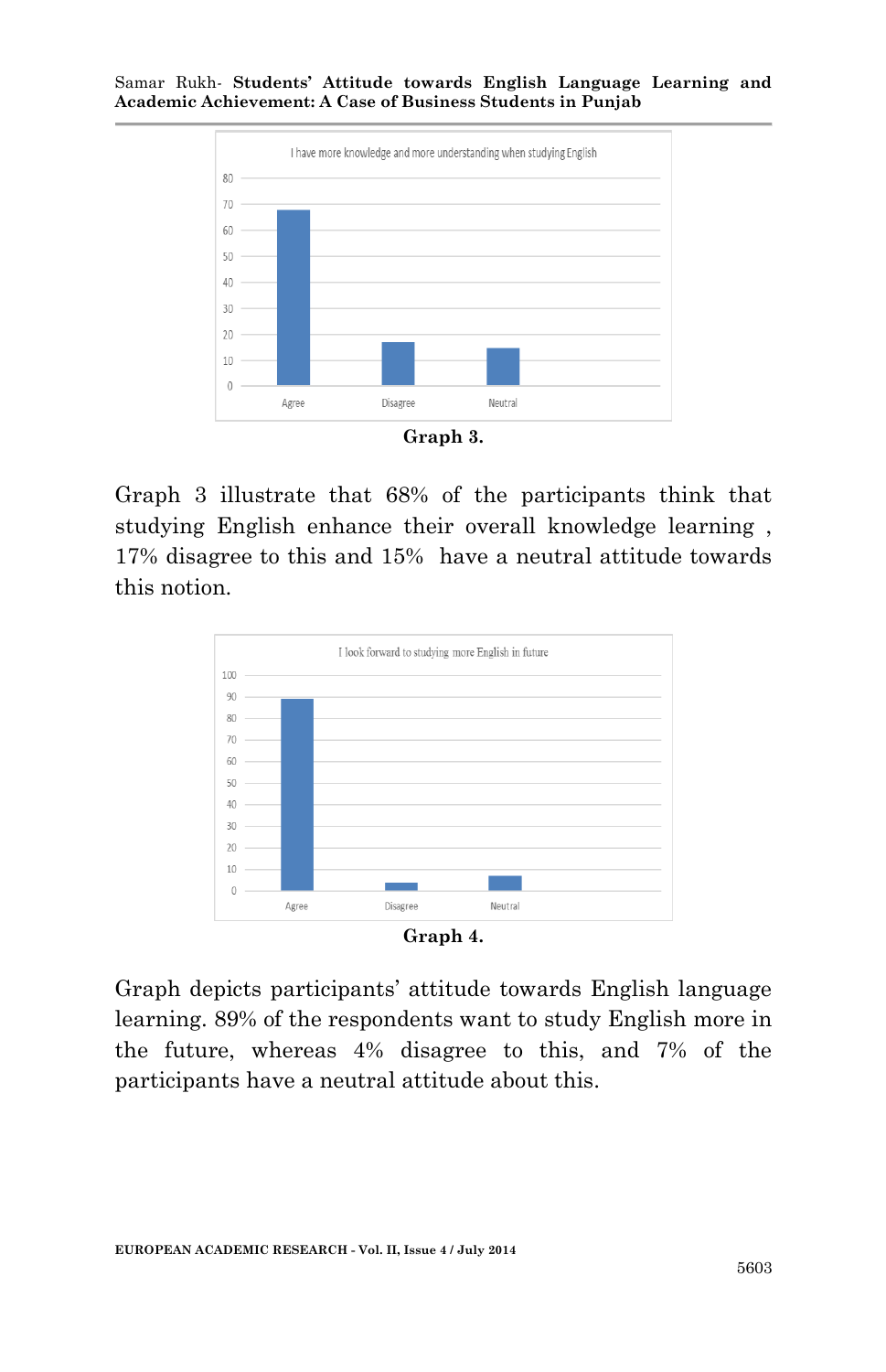

**Graph 5.**

Graph 5 is about business students' attitude towards English language learning if it's not a compulsory subject in their studies. 66% want to study English even it is not a compulsory subject, 20% disagree to this, whereas 14% participants have a neutral attitude about this.



Graph 6 shows English language Importance for job availability. 96% of the participants agree to the notion that English language learning will be beneficial for them to net a new job, whereas only 4% disagree to this notion.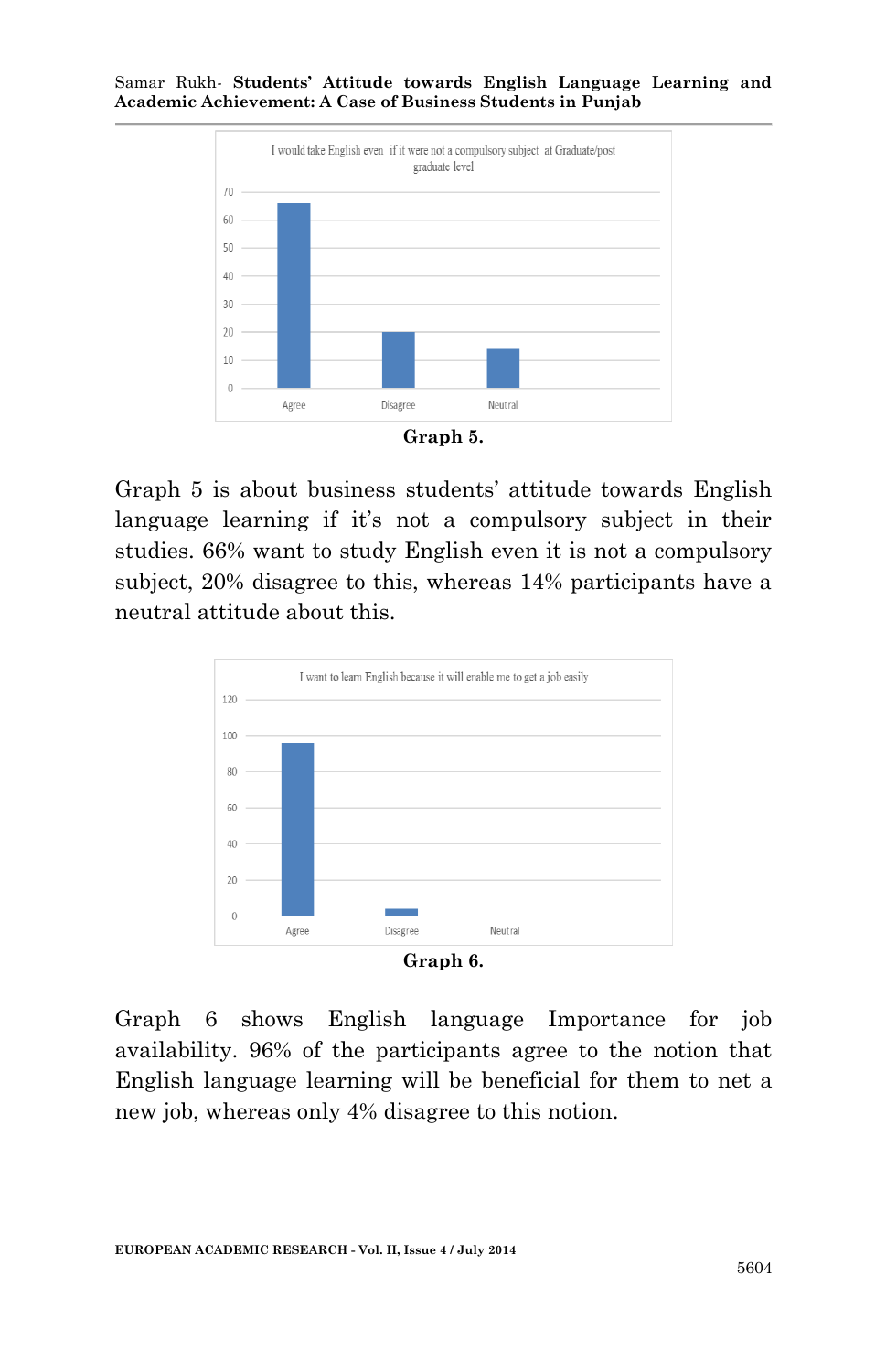



The 7th graph depicts participants' attitude about English language learning and its' association with other disciplines. 71% of the respondents agree that studying English is helpful for them for the understanding other discipline of knowledge, 22% disagree to this and 7% have a neutral attitude about this.



**Graph 8.**

Graph 8 is about English language learning and its association with the very notion of education. 97% of the respondents think that English language is the very mark of an educated person in the society and only 3%participants of the study disagree to this.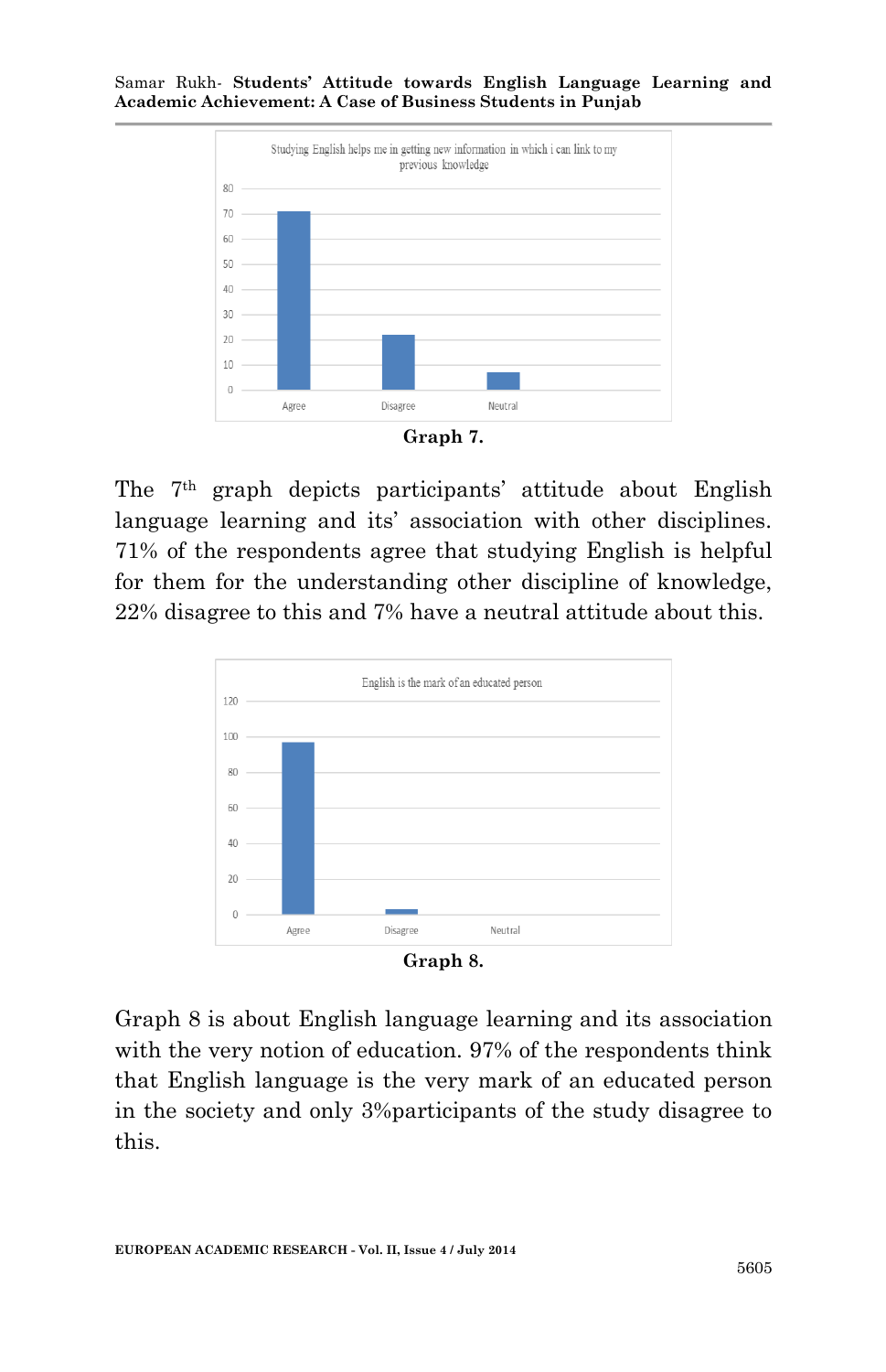

**Graph 9.**

Graph 9 shows English Language learning and its impact on the learning of other subjects. 82% of the participants were of the view that learning English language will be helpful for them for studying other subjects, 16% disagree to this, and 2% have a neutral attitude about this.



**Graph 10.**

Graph  $10<sup>th</sup>$  is about participants' attitude about English language learning and its' relation with personality confidence. 88% of the participants were of the view that studying English gives them more confidence while expressing themselves in any forum while 12% participants did not agree to this notion.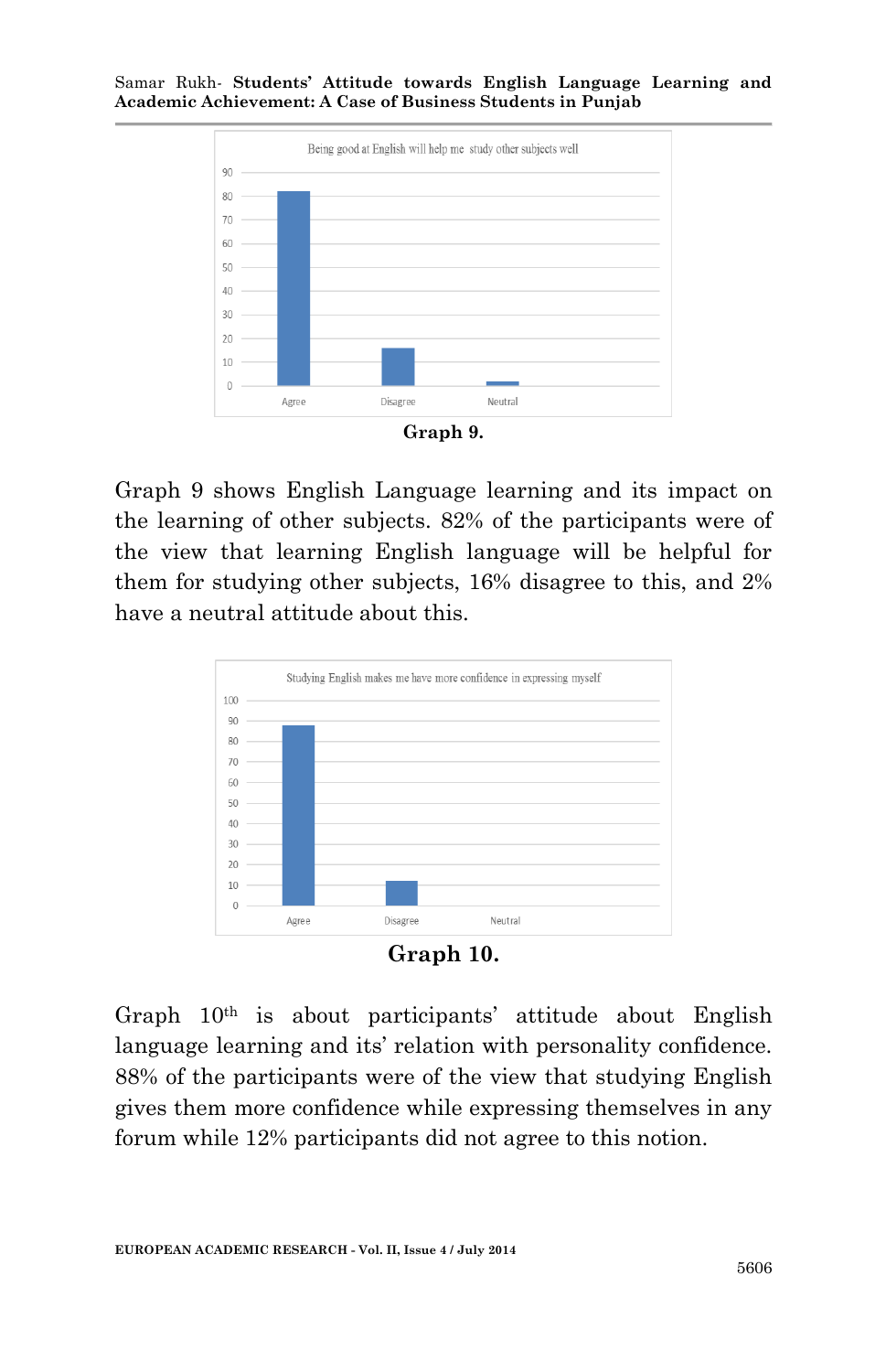## **4.3 Discussion**

The first 5 graphs are about business students' attitudes towards English language learning and graphs 6-10 show business students' attitude towards English learning's association with their academic achievement. The findings of the study as presented through graphs clearly demonstrate that business students have positive attitudes towards English language learning. Graph 1 shows that 83% participants feel proud while studying English, graph 2 shows that 77% participants feel excited when communicating in English, graph 3 shows that 68% participants consider English language learning has positive effect on other subjects learning as well, graph 4 shows that 89% participants want to study English further in future and graph 5 depicts that 66% participants were of the view that they would take English even if it is not a compulsory subject at graduate and post graduate level. This all data interpretation shows that overall there is a positive attitude for English language learning among the business students and it provides answer for the first research question of the study, asserting that, business students have a positive attitude towards English language learning.

Graphs 6-10 show students attitudes towards learning English language's association with their academic achievement. Graph 6 illustrates that 96% participants consider English learning as beneficial for them to get new job, graph 7 shows that 71% participants consider English learning as beneficial for getting new information and knowledge, graph 8 depicts that 97% participants consider English language learning as a mark of education, graph 9 shows that 82% participants consider English as a good tool in learning other subjects as well, graph 10 shows that 88% participants hold the view that studying English give them more confidence while expressing themselves in any forum.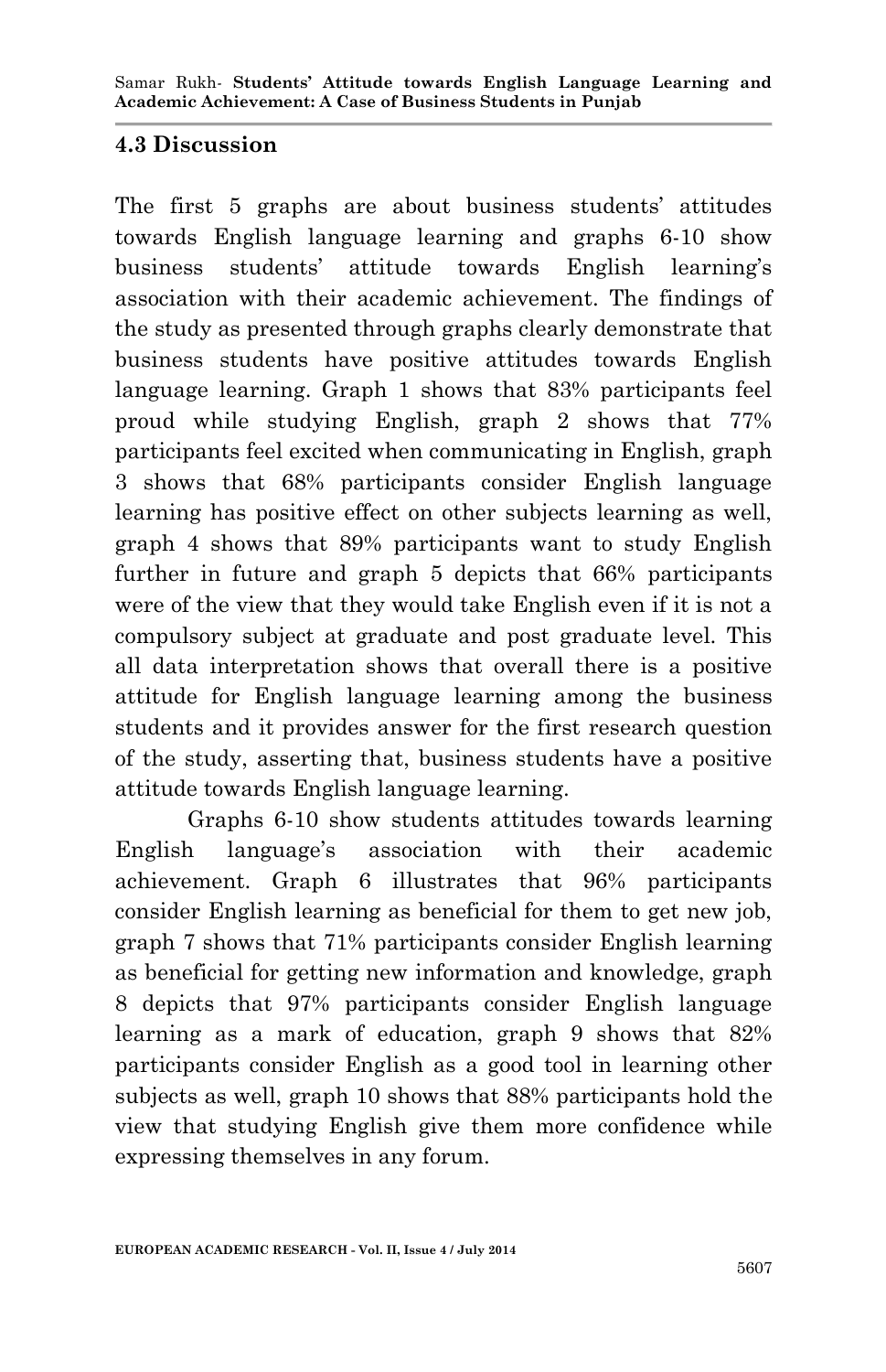All this shows that business students view English language learning as closely associated with their overall academic achievement and there is a positive attitude prevailing among the business students about the association between learning English language and their overall academic achievement. Items from 6-10 in the questionnaire as their interpreted data presented in the graphs 6-10 give answer to the second question of the research , asserting that, there is a positive attitude among the business students about English language learning's association with their academic achievement.

### **4.4 Delimitation**

Present study explores academic achievement of the business students with respect to English language learning only. The academic achievement of the business students can be studied in a number of different ways as well, for example with respect to institutes, with respect to educational background and likewise in a number of different ways. Moreover this study is being conducted in Punjab Province of Pakistan, so the findings of the study can only be generalizable to this population only.

### **5. Conclusion**

The overall findings of the study prove the hypothesis of the study, as clearly illustrated in the graphic presentation of the data. The present study from the data findings concludes that business students in Punjab, Pakistan, have a positive attitude towards English language learning and its association with their overall academic achievement.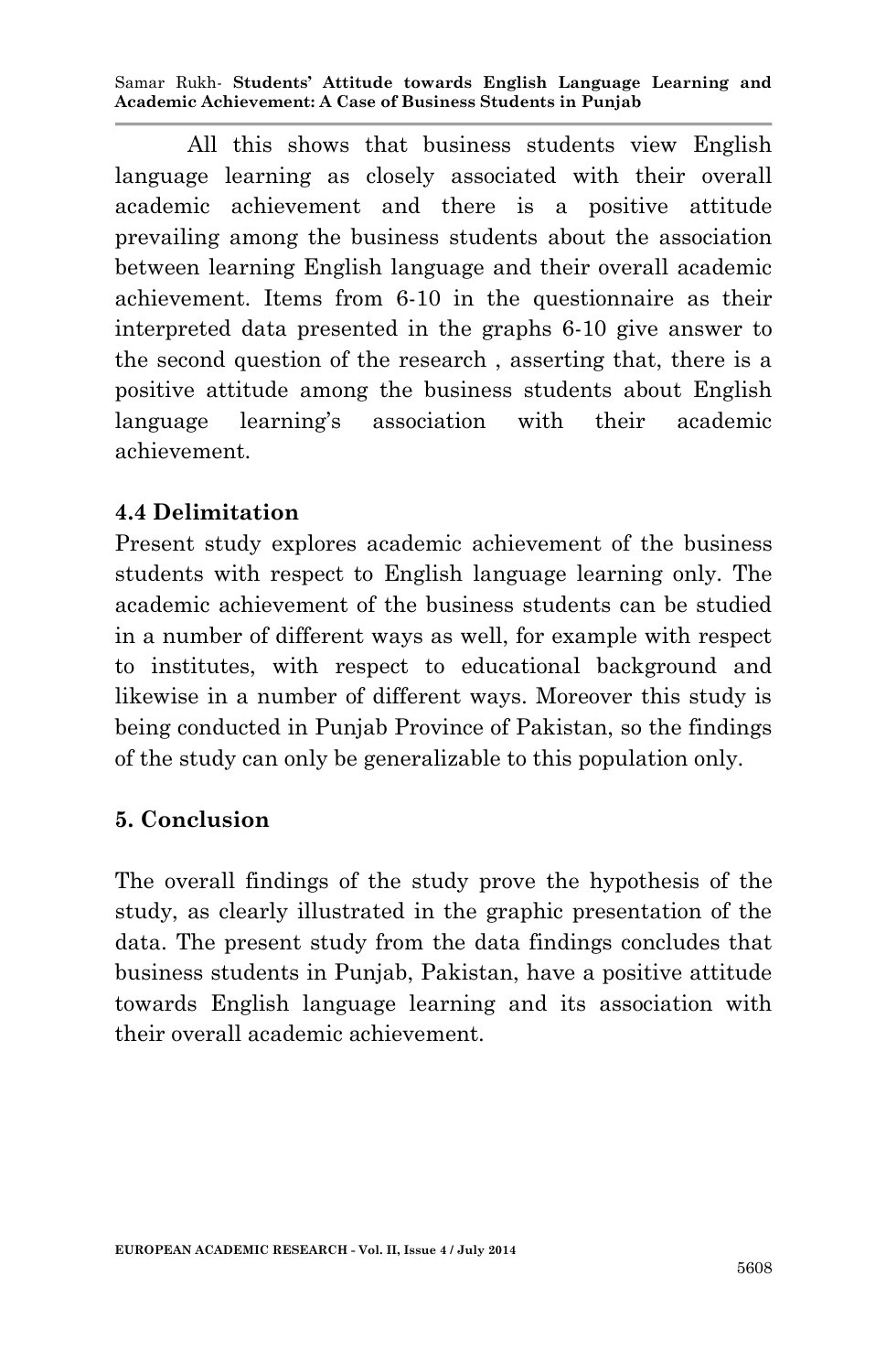#### **REFERENCES**

- Ajzan, I. 1988. *Attitudes, personality and behaviour.* Chicago: Dorsey Press.
- Al-Kahtany, A. 1995. "Dialectal ethnographic 'cleansing': ESL students' attitudes towards three varieties of English." *Language & Communication* 15(2): 165-180.
- Assaf, A. 2001. "Palestinian students' attitudes towards Modern Standard Arabic and Palestinian City Arabic." *RELC Journal* 45-62.
- Atef, Al-Tamimi and Munir Shuib. 2009. "Motivation and Attitudes towards Learning English: A Study of Petroleum Engineering Undergraduates at Hadhramout University of Sciences and Technology." *GEMA Online Journal of Language Studies* 9(2): 29-55.
- Baker, C. 1992. *Attitudes and language.* Clevedon: Multilingual Matters.
- Balcazar, I. 2003. "Language Shift and Language Attitudes of Kaqchikel Maya Adolescents." *4th International Symposium on Bilingualism.* Arizona State University.
- Bamgbose, A. 2001. "World Englishes and Globalisation." *World Englishes* 20(3): 357-63.
- Benson, M. 1991. "Attitudes and motivation towards English: A survey of Japanese freshman." *RELC Journal* 34-48.
- Bernat, E. and Gvozdenko, I. 2005. "Beliefs about language learning: Current knowledge, pedagogical implications, and new research directions." *TESL EJ* 9(1): 1-21.
- Bottery, M. 2000. *Education, Policy and Ethics.* London: Continuum.
- Crystal, D. 2003. *English as a Global Language.* 2nd edition*.* Cambridge University Press.
- Csizer, K. and Dornyei, Z. 2005. "The internal structure of language learning motivation and its relationship with language choice and learning effort." *The Modern Language Journal* 19-36.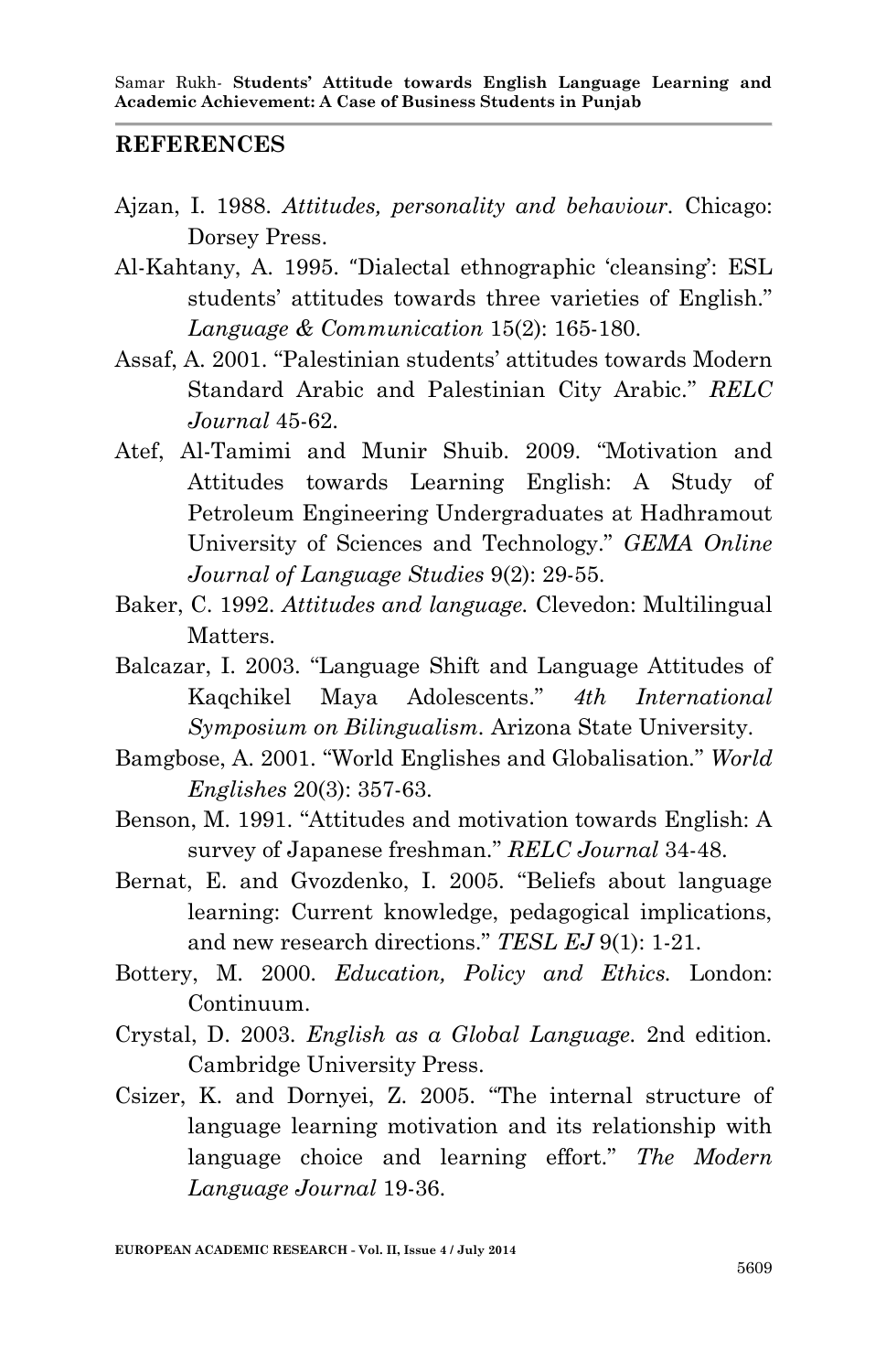- Dalton-Puffer, C. and Kaltenbock, G. 1995. "Language attitudes of L2 learners to native and nonnative varieties of English." *Vienna English Working Papers* 4(2).
- Dörnyei, Z. 2003. *Questionnaires in Second Language Research: Construction, Administration, and Processing.* London: Lawrence Erlbaum Associates, Publisher. Mahwah, New Jersey.
- Gardner, R. 1980. "On the validity of affective variables in second language acquisition: Conceptual and statistical considerations." *Language Learning* 255-270.
- Gardner, R. 1985. *Social psychology and second language learning: The role of attitude and motivation.* London: Edward Arnold.
- Gibb, M. 1999. "A comparative study of attitudes towards varieties of English held by professionals and tertiary level students in Korea." *The Korea TESOL Journal*  2(1): 31-51.
- Graham, S. 2004. "Giving up on modern foreign languages? Students' perceptions of learning French." *The Modern Language Journal* 171-191.
- Grosjean. 2010. *Bilingual: Life and Reality.* Harvard University Press.
- Joseba, M. 2005. "Student Engineers, ESP Courses, and Testing with Cloze Tests." *ESP World* 4 (2 (10)).
- Karahan, F. 2007. "Language attitudes of Turkish students." *Journal of Arts and Sciences* 73-87.
- Karstadt, A. 2002. "Standard Englishes: What do American undergraduates think?" *English Today* 38-45.
- Levine, G. 2003. "Student and instructor beliefs and attitudes about target language use, first language use and anxiety: Report of a questionnaire study." *The Modern Language Journal* 243-264.
- Malallah, S. 2000. "English in an Arabic environment: Current attitudes to English among Kuwait university students."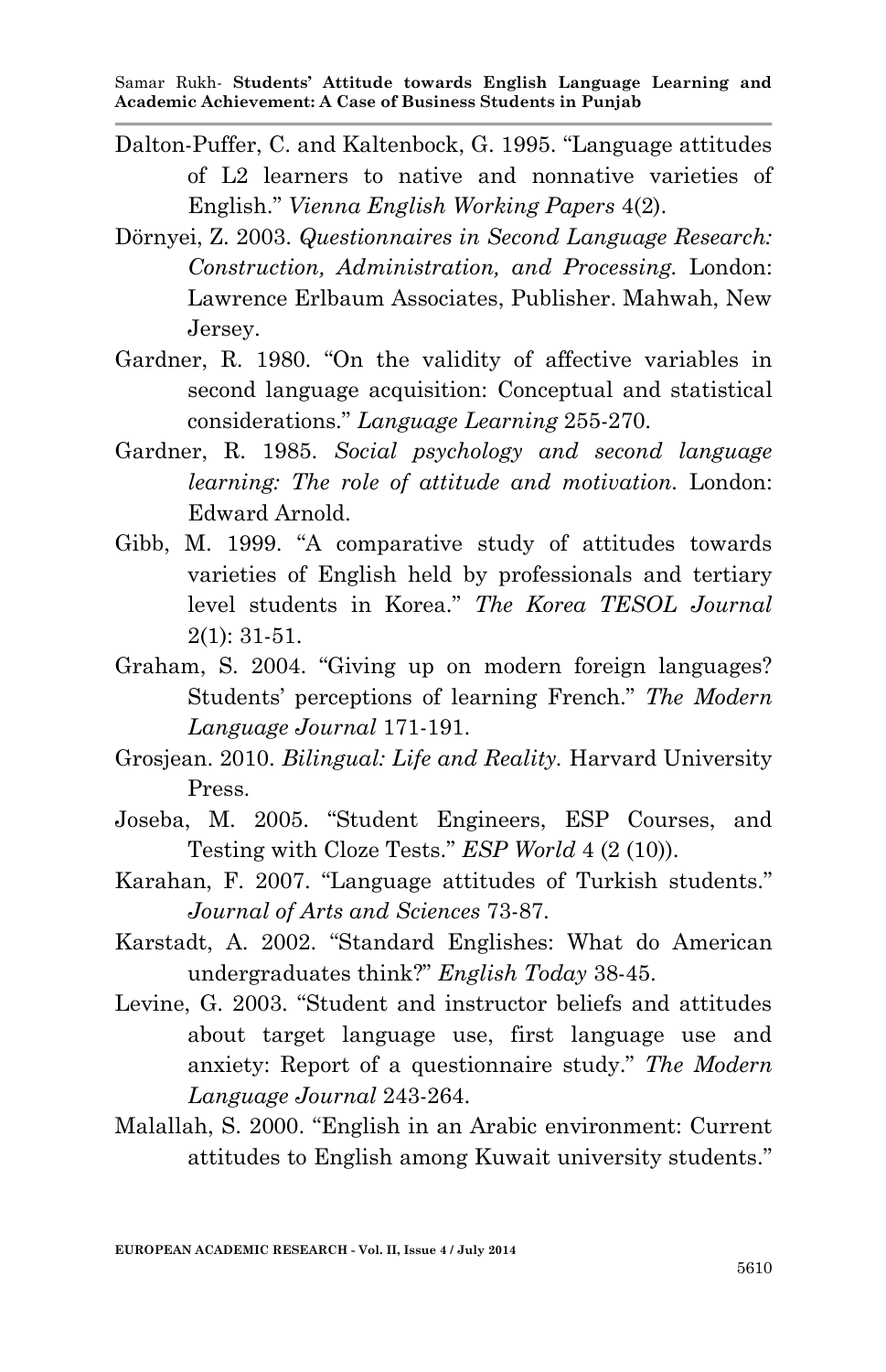*International Journal of Bilingual Education and Bilingualism* 3(1): 19-43.

- Marley, D. 2004. "Language attitudes in Morocco following recent changes in language policy." *Language Policy* 25- 46.
- Abidin, Mohamad Jafre Zainol, Majid Pour Mohammadi, and Hanan Alzwari. 2012. "EFL Students' Attitudes towards Learning English Language: The Case of Libyan Secondary School Students." *Asian Social Science* 8 (2): 119-134.
- Pritchard, M. & Nasr, A. 2004. "Improving reading performance among Egyptian engineering students: principles and practices." *English for Specific Purposes* 425-445.
- Starks, D. & Paltridge, B. 1996. "A note on using sociolinguistic methods to study nonnative." *World Englishes* 217-224.
- Venkatraman, G., & Prema, P. 2007. "English language skills for engineering students: A needs survey." *ESP World* 6  $(3(16))$ .
- Villa, D. 2002. 'The sanitizing of U.S. Spanish in academia." *Foreign Language Annals* 222-230.
- Wenden, A. 1991. *Learner strategies for learner autonomy.* London: Prentice Hall.
- Yang, A. 2003. "Student attitudes to the learning of English at secondary and tertiary levels." *System* 107-123.